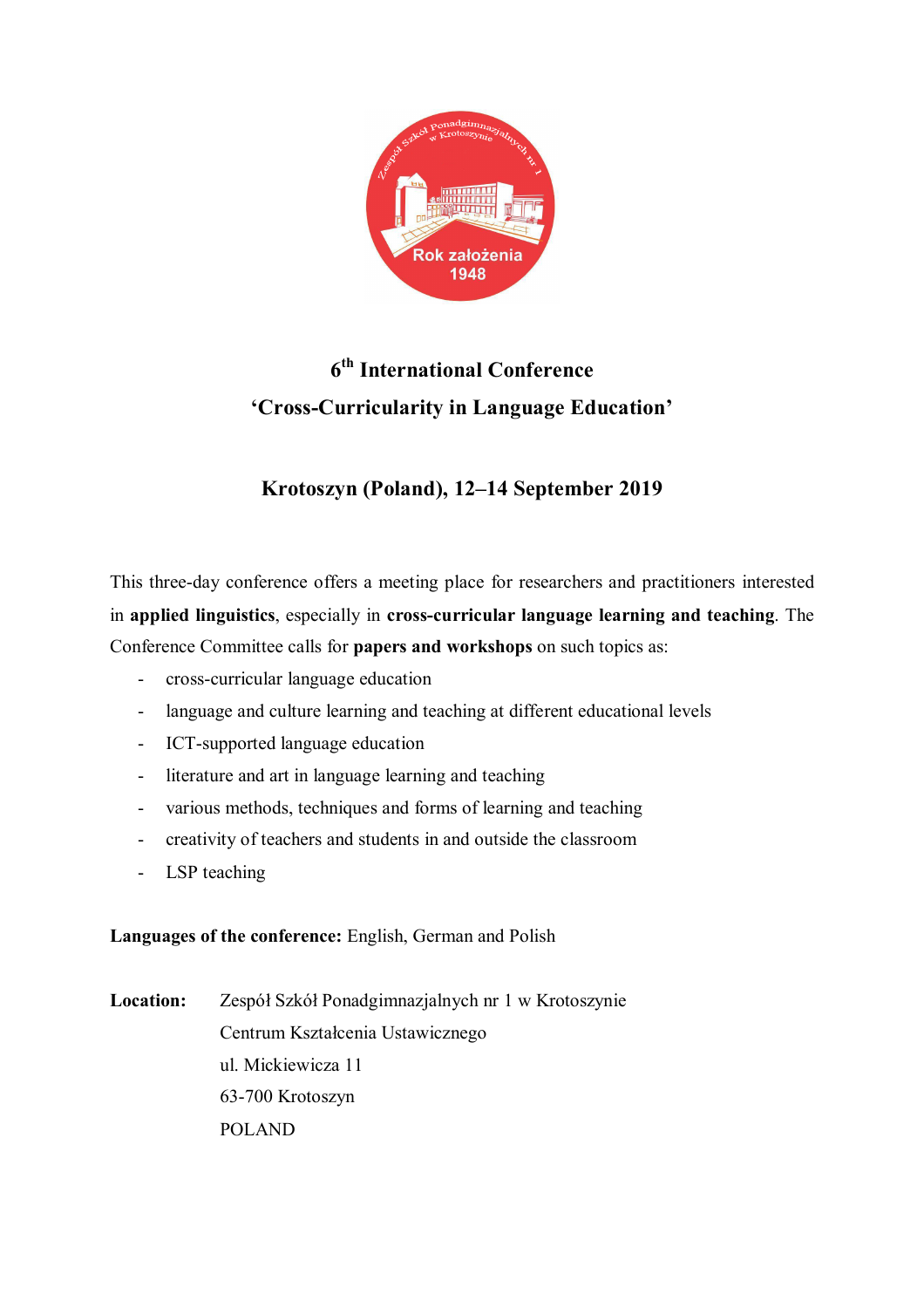#### **Registration fee:**

8 PLN  $(\epsilon 2)$  – for interested from Krotoszyn region 150 PLN  $(\text{\textsterling} 37)$  – for interested from other parts of Poland 500 PLN  $(6\ 125)$  – for interested from European countries 700 PLN  $(\text{\textsterling} 175)$  – for interested from non-European countries

The fee includes:

- conference materials
- music concert
- meals (during coffee and dinner breaks)<sup>1</sup>
- evening barbecue
- trip to an attractive town of Wielkopolska region<sup>2</sup>
- publication of the paper<sup>3</sup> (only suitably-written papers in English or German will be published – they must meet editorial requirements and need to be accepted by the reviewers)

#### **Important dates:**

#### *Registration:*

- closing date: **30th July 2019**
- registration online: http://zsp1krotoszyn.pl/form/form.php

#### *Payment:*

 $\overline{a}$ 

- payment by **15th August 2019**
- bank transfer
- transfer details:
	- name of beneficiary: **ZSP nr 1 w Krotoszynie**
	- address: **ul. Mickiewicza 11**

#### **63-700 Krotoszyn**

#### **POLAND**

<sup>&</sup>lt;sup>1</sup> dinners do not apply to participants from Krotoszyn region

 $2$  does not apply to participants from Krotoszyn region

<sup>&</sup>lt;sup>3</sup> does not apply to participants from Krotoszyn region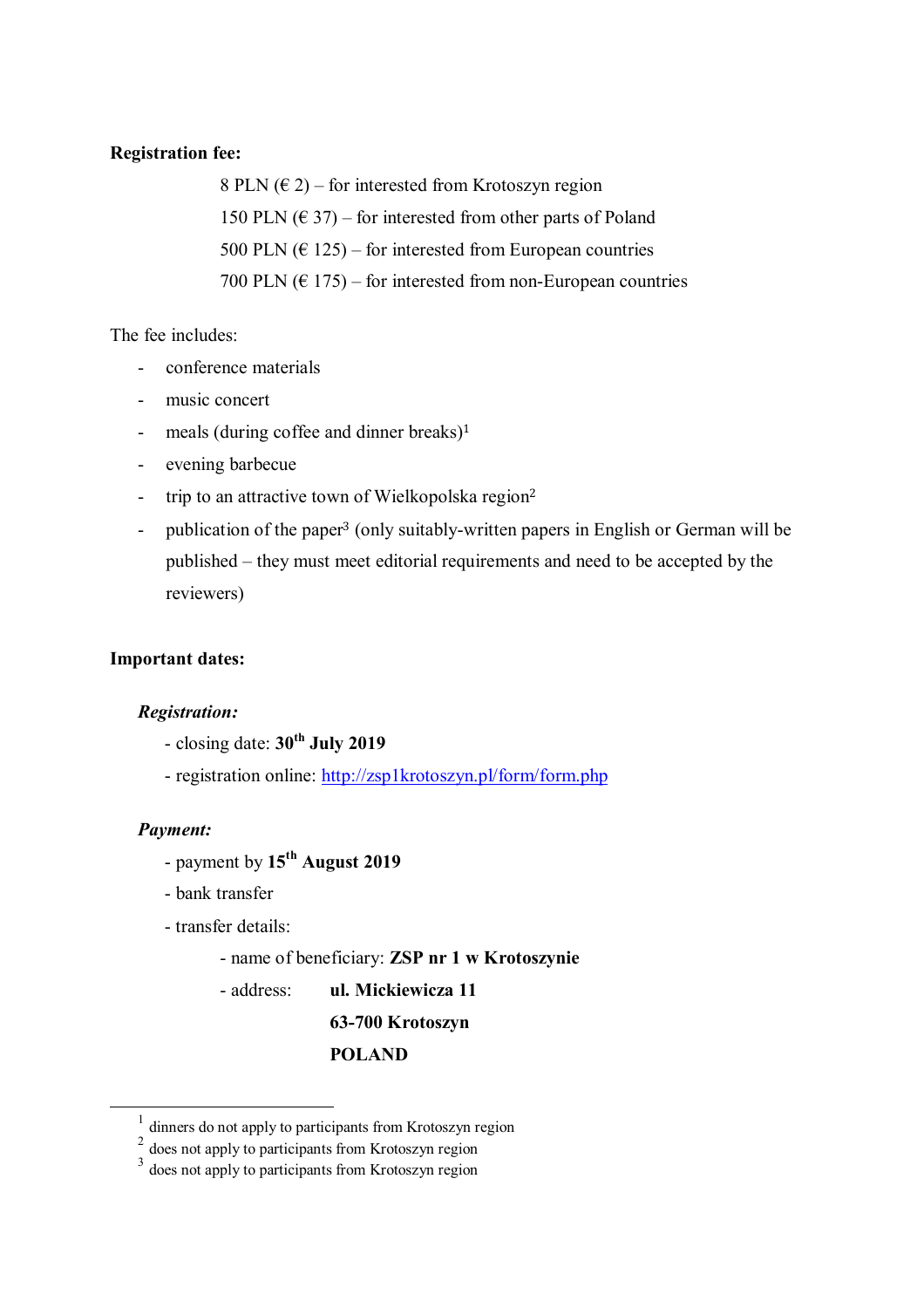- beneficiary's account/IBAN: **PL 90 1020 2267 0000 4302 0004 2002**
- **-** SWIFT-/BIC code: **BPKOPLPW**
- beneficiary's bank: **PKO BP**
- description of transaction: **Konferencja Krotoszyn – Full name**
- **of conference participant**

### *Abstract submission:*

- deadline: **30th July 2019**
- submissions should include:
	- name and affiliation of the author(s)
	- title of the presentation and abstract of 100-150 words
- each presentation may last 20 minutes plus 10 minutes for questions and comments
- articles for publication should be submitted by **15th August 2019** (editorial requirements: http://zsp1krotoszyn.pl/wp-content/uploads/2018/10/Editorialrequirements.doc )

#### **Contact information:**

Address: Zespół Szkól Ponadgimnazjalnych nr 1 w Krotoszynie Centrum Kształcenia Ustawicznego ul. Mickiewicza 11 63-700 Krotoszyn Poland E-mail: konferencja.krotoszyn@wp.pl

Phone: + 48 62 725 32 75 Website: http://zsp1krotoszyn.pl/

# **Organizing Committee:**

Marek Krawiec /Ph.D./ – conference coordinator – e-mail: konferencja.krotoszyn@wp.pl http://zsp1krotoszyn.pl/wp-content/uploads/2018/10/Conference-coordinator.pdf Joanna Kic-Drgas /Ph.D./ Mirosława Cichowlas /M.A./ Radosław Gruchalski /M.A./ Joanna Leydy /M.A./ Bożena Drygas /M.A./